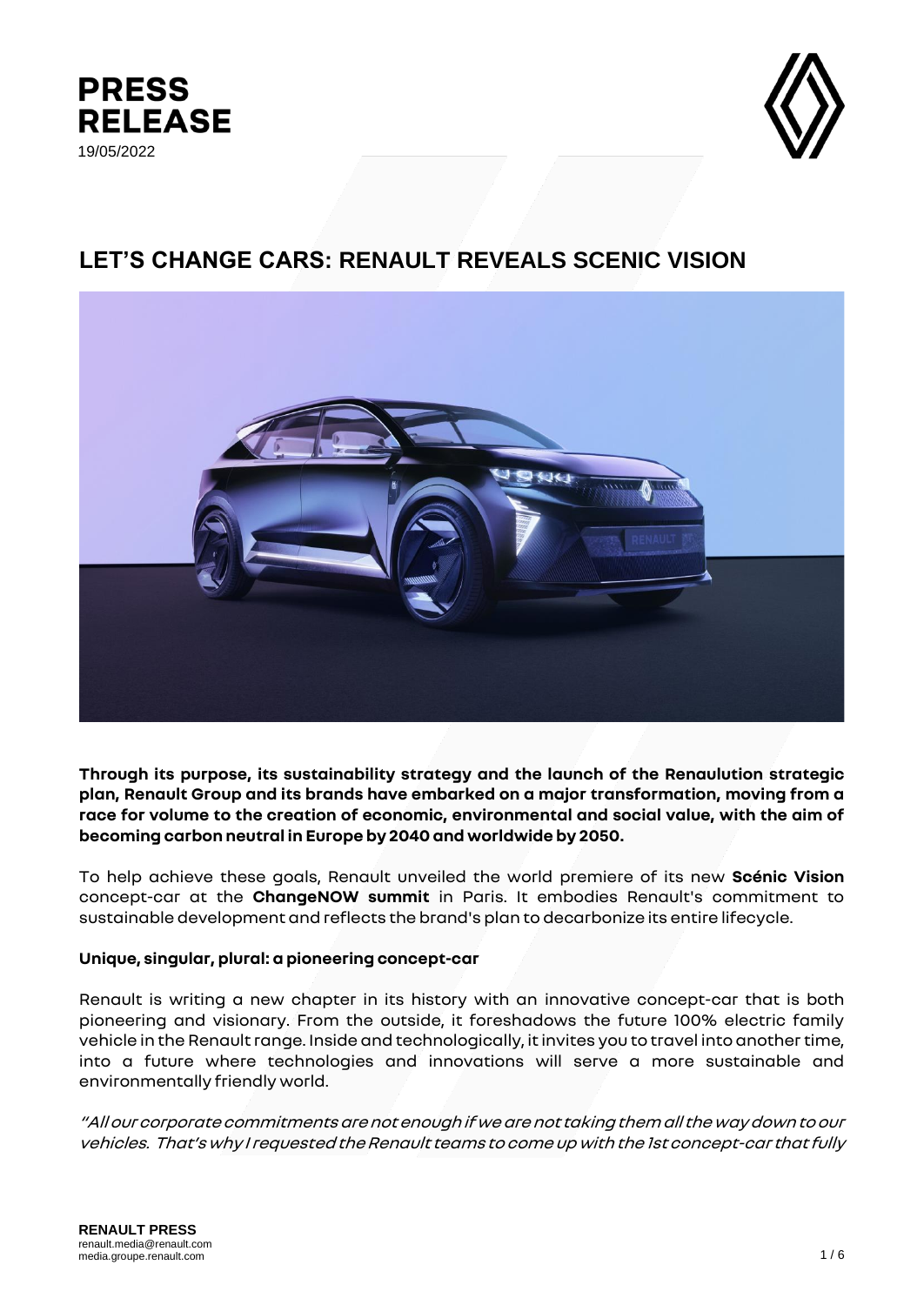

embodies our new ESG strategy and its 3 pillars: environment, safety, and inclusion. We called it Scénic Vision. Scénic, like our iconic "voiture à vivre", and Vision because it fits people's new expectations." **said Luca de Meo, CEO Renault Group and Renault brand.**

Scénic Vision sets a new path for more sustainable, safe and inclusive mobility. Visionary and exploratory, it embodies the most advanced technological prospects for decarbonization and embodies the three pillars of Renault Group's sustainable development strategy: **environment, safety and inclusion.**

- **Eco-design** and circular economy innovations, incorporating over **70% recycled materials**, including several closed loops, and **95% recyclable**, contribute directly to resource conservation.
- Its **hybrid electric and hydrogen powertrain**, aims to reduce downtime related to energy recharging while reducing the carbon footprint, including the battery. Renault Scénic Vision is zero emission in production and in use with a **75% smaller carbon footprint than a conventional battery electric vehicle.**
- Onboard technologies offer **enhanced safety** for drivers and passengers, reducing the number of accidents by up to 70%. The design of this concept-car also reflects the teams' desire to create a unique car that **is accessible and suitable for everyone**.

"Scénic Vision concept-car embodies Renaulution's transformation to a greener, tech-oriented company. It embraces the challenges of climate, resource conservation, user safety and health, and accessibility.It opens a new chapter in the development of our vehicles, thought from design to end of life, in an ecosystemic way. In addition to being a design object, it is a series of objectives that the Group has set for itself and that will be gradually introduced in the next generations of vehicles." said **Cléa Martinet, VP Group Sustainability.**

# **A design that opens the way to new perspectives**

Scénic Vision concept-car is a true embodiment of Renault's "Nouvelle Vague" and the result of a thorough design exercise and bold aesthetic choices. Its design prefigures different time horizons for the Renault range of vehicles. The exterior reveals the shapes and style of a new family model that will be marketed in 2024. Its interior design is a forward-looking study of future Renault interiors.

Its hydride electric and hydrogen powertrain, reflects Renault's desire to find solutions for all types of use and is part of a longer-term vision, beyond 2030. This design opens the way to new perspectives, that of a world where cars and people converge towards the same values.

"Scénic Vision represents a new chapter in the history of Renault Group and for the brand. This concept prefigures the exterior design of the new Scénic 100% electric model for 2024 and the new Renault design language. The interior design, is a forward-looking study of future Renault interiors.Scénic Visionprovides a suite of technologies and innovations at the service of a more sustainable mobility." . said **Gilles Vidal, VP Renault Brand, Design.**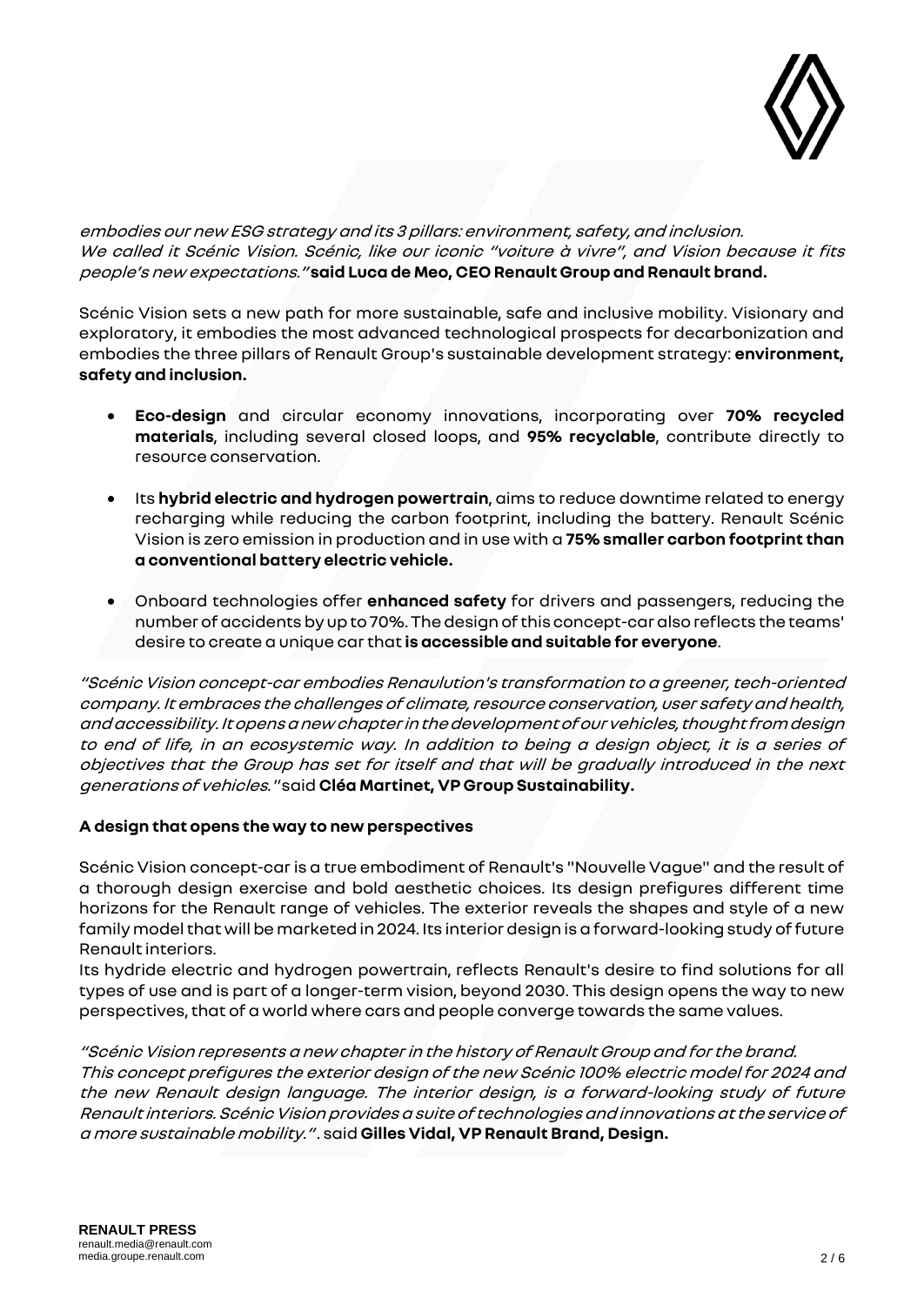

# **Renault & Jean-Michel Jarre**

"Jean-Michel Jarre is a pioneer in the electronic music. He is innovative, disruptive, popular... all words that link him to the Renault brand". said **Luca de Meo, CEO of Renault Group, and Renault brand.**

Jean-Michel Jarre is a French composer, performer and record producer. Coming from the world of electro-acoustic research, he has given electronic music a popular dimension. Jean-Michel Jarre is an artist and also an engineer, he has constantly linked technology and creation. This is very close to how Renault has always seen innovation.

JMJ is also highy involved into protecting the environment as a UNESCO ambassador since 1993 (on environment and education topics).

The collaboration with Jean-Michel Jarre started in the early days of making Scénic Vision, precisely on the acoustics and signal processing. The artist teamed up with the design team in order to shape the sound signature of the concept-car, following the idea of "caring for the resources" with a "less is more" approach with only 1 loudspeaker on each door and the soundbubble system on every headrest.

Scenic Vision sets the beginning of aclose collaboration with Jean-Michel Jarre. The artist will be an ambassador ofthe Renault brand, working with the teams on future solutions to be included into the product lineup.

## **Caring for the resources**

#### Eco-design and short loops

- 70% of the materials used in the vehicle are recycled and over 95% of the vehicle is recyclable, including the battery.
- The floor of the vehicle was composed by agglomerating plastic scraps from other sources (milk bottles, plastic pipes, etc.). On the whole vehicle, 30% of the plastic is biosourced. The vehicle's fittings are made of recycled carbon from the aeronautical industry.
- Short loops are being deployed on strategic materials such as platinum, copper, aluminum and steel as well as the battery's minerals
- Tires are sourced from a GNSPR member manufacturer, committed to environmental and human rights responsibility.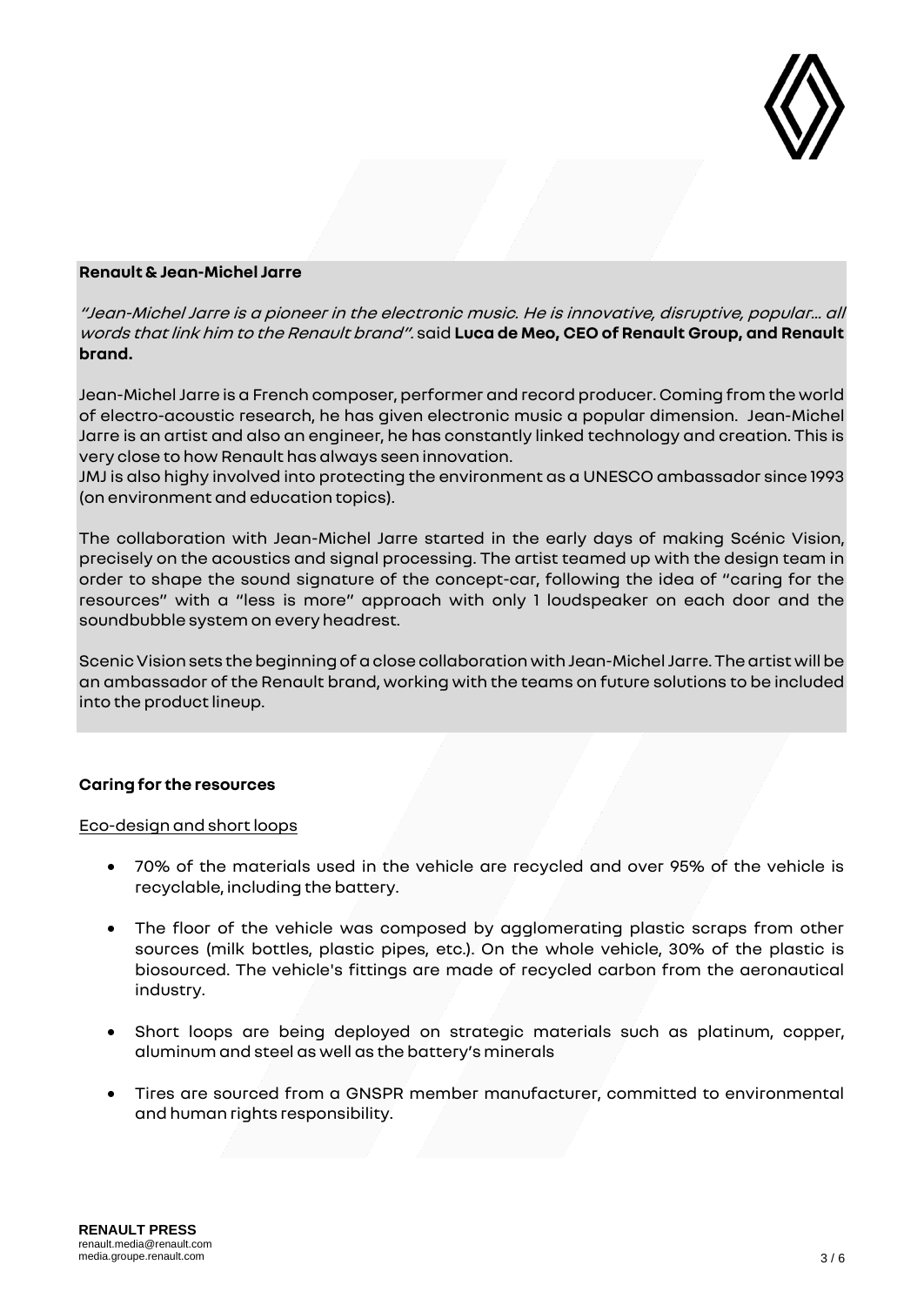

- The leather is abandoned and replaced by 100% recycled low carbon polyester.
- The fuel cell tank is made of carbon fiber from recycled paper waste

# Better air quality

- Inside: Placed in the driver's door, an air filter improves the air quality inside the vehicle by filtering the outside air.
- Outside: The black pigments in the paint are derived from the processing of particles captured in the atmosphere;. a paint without synthetic pigment, which contributes to the improvement of air quality.

# **Caring for the climate**

## The best from electricity and hydrogen

- H2-Tech technology: a hybrid vehicle, both electric and hydrogen, equipped with a 16kW fuel cell. The H2-Tech technology is based on the "range extender" technology, which makes it possible to carry a battery that is twice as light, for the same range, thus contributing to decarbonization beyond the electrification of the vehicle. Although this solution is a vision for a passenger car, Renault Group through Hyvia (joint venture with Plug Power) already offers H2 solutions on LCVs.
- In 2030 and beyond, once the network of hydrogen stations is large enough, you will be able to drive up to 800 km – or, for instance, 750 km from Paris to Marseille – without stopping to charge the battery. You will only have to stop for 5 minutes or less to fill the hydrogen tank.
- Following on from the partnerships already entered into, this vehicle has a carbon footprint that is 75% smaller than that of an electric vehicle such as the Megane E-Tech electric. Its battery is up to 60% less carbon intensive than an equivalent battery, thanks to the use of short loops and low-carbon sourcing of minerals, and the use of low-carbon energy to assemble and produce the battery.

## **Caring for the people**

## Safety

Total transparency and visibility

• A camera system integrated into the front of the vehicle enlarges the driver's field of vision by 24% by retransmitting the immediate environment on a screen positioned on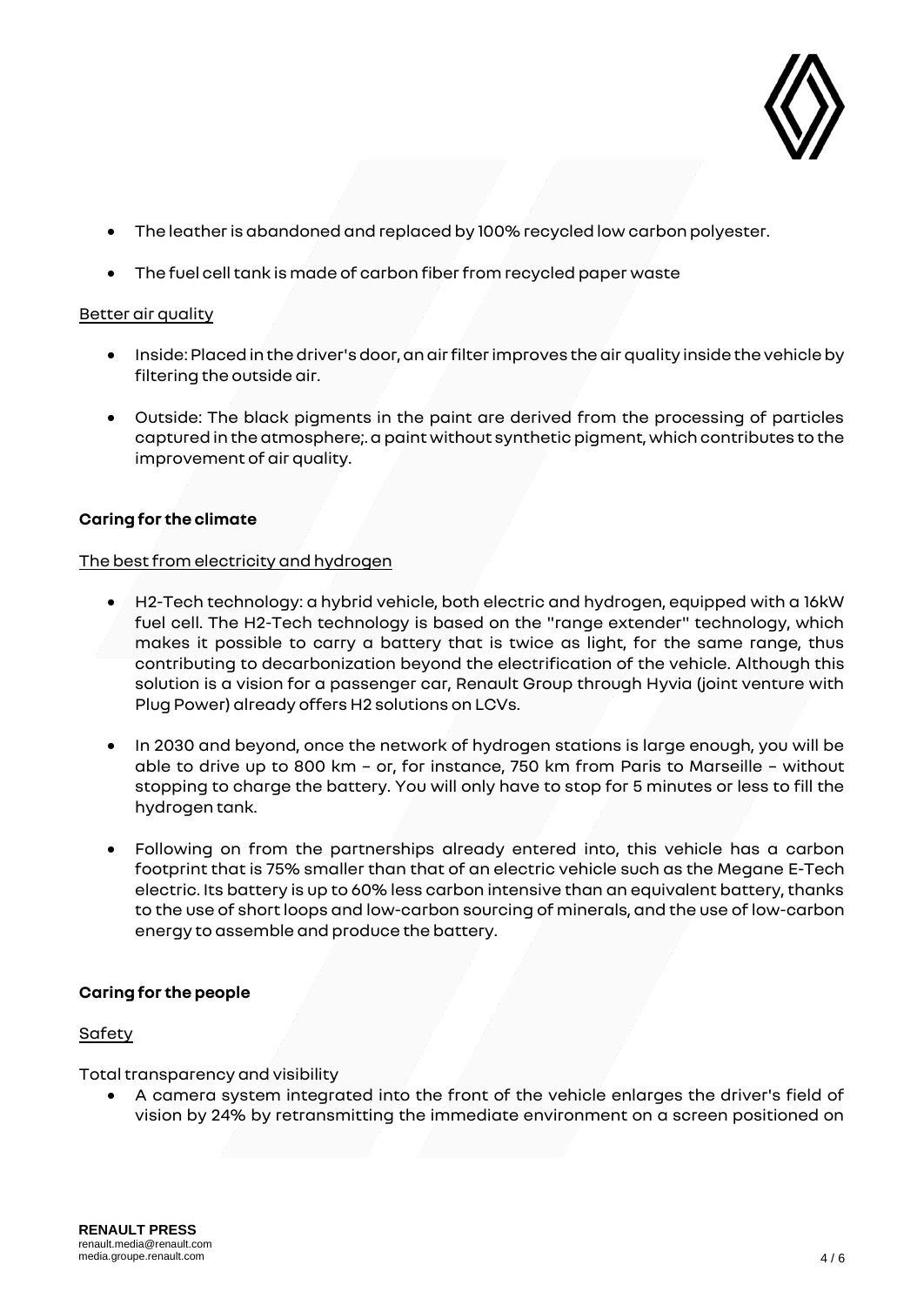

the dashboard. The windshield is thus enlarged to 180° for a total and reassuring visibility, the hood appears transparent.

New generation of safety and connected health: Safety Coach

• A risk assessment interface helps to anticipate last-minute stressful situations. It compensates for the driver's possible lack of attention and gives personalized advice to continuously improve driving habits. This interface also provides personalized health advice to the driver via the analysis of data collected by cameras and connected sensors placed inside the cabin (heart rate, fatigue, etc.).

## Inclusiveness

A vehicle that adapts to its user

• A facial recognition system allows the door to be opened and the vehicle settings to be adjusted according to the driver's profile. This system also offers the possibility of adapting the driving conditions to a possible handicap.

Ultra-personalized and inclusive sound space

• Each seat is equipped with microphones and loudspeakers to provide its own audio ambience (radio, hi-fi, voice-assisted driving) while maintaining optimal communication on board. The retransmission of the voice of the passengers and the driver, and if necessary the amplification of their voice, facilitates communication between the occupants of the vehicle, in particular if a hearing impaired user is on board.

Increased accessibility

• The absence of a pillar between the doors and a flat floor facilitate access for people with reduced mobility.